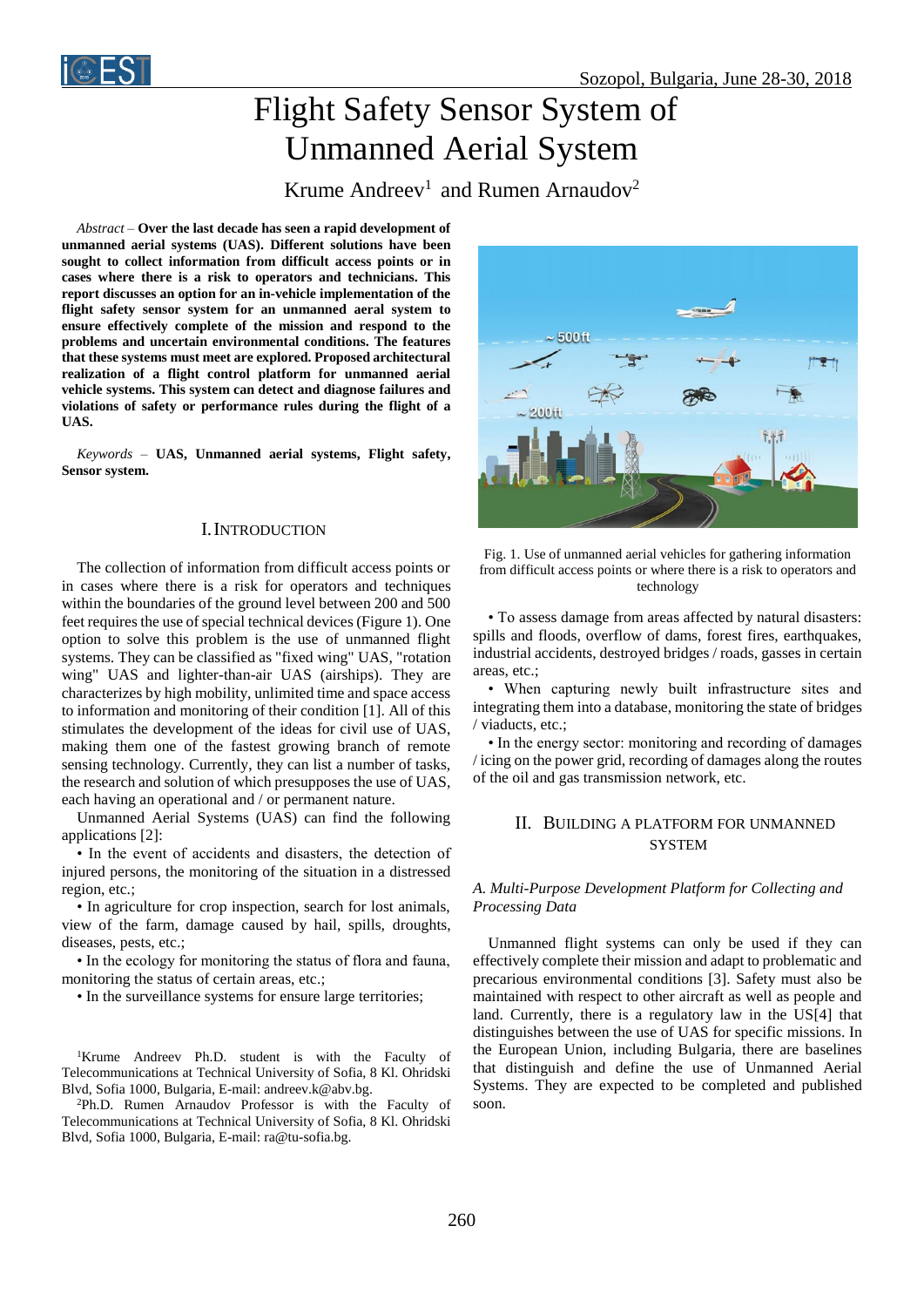



That is why it is necessary to discuss and develop reliable systems and algorithms for flight safety and monitoring of the technical condition of UAS.

Such a system should be able to perform the following tasks: • To measure and control multiple sensor and software data in dynamic mode;

• On the basis of the collected measurement information from on-board systems, to be possible of perform and report on the control and diagnosis of defects;

• When UAS left the range coverage of the operator range to be possible automatically switch to autopilot or semi-autopilot mode;

• Electronic systems used in unmanned aeral system must meet the essential electromagnetic compatibility requirements.

### *B. Subsystems for building of the Flight Sensor Safety System of the Unmanned Aeral System*

The first subsystem for the construction of UAS is the choice of a construction solution for the system. As a construction solution may be used "fixed-wing" UAS, "rotation wing" UAS and lighter-than-air UAS (airships). "Fixed-wing" UAS (airplanes, sailplanes ...) have relatively high load-bearing capacity and flight duration, but do not have much maneuverability. "rotation wing" (copters) devices are characterized by great maneuverability but do not have high



Fig. 2. Architecture Platform for Flight Safety Sensor System can also control the speed of UAS.

payload and flight duration. Devices lighter than air (airships) are slow and difficult to maneuverability [5].

The second subsystem of the UAS is the navigation system that allows a single (or assisted) controlled flight to be performed on a predetermined route or route that is constructed at the time of flight. The presence of this subsystem is the basic subsystem that distinguishes BMA from radio-controlled aircraft models used in hobby practice. The navigation subsystem allows a controlled flight to be monitored, captured, measured, enabling the retrieval of scientific information about the presence, condition or condition of the subject or phenomenon being investigated. The navigation subsystem includes: an autopilot controlling the aircraft's controllable planes to conduct a flight along a route consisting of a number of positions in the space, making a closed flight around a point and at a certain height, returning the aircraft to the point from which has started the flight, etc. ; a positioning device (GPS) reporting the reached position along the route as well as the position of the aircraft (height and direction of flight) at the time of capture or measurement; device (s) for assessing the position of the aircraft relative to the horizon, etc [6].

The third subsystem of UAS is made up of different instruments and tools for capturing, recording and measuring, parameters for assessing spatial dimensions, position or state of various objects and phenomena. Depending on the objectives, this subsystem may be deployed only on-board the aircraft or be composed of two segments: an on-board segment and a ground segment. In the latter case, the on-board segment is complemented by a transmitting element, which allows the real-time telemetry information to be transmitted to the receiving segment from the ground segment. In the presence of a transmitting element, the function of the navigation system can also be enriched by providing a feedback allowing visualization of the flight parameters and the operation of the aircraft [7].

It can be seen that the task is very complex in itself, and in addition it becomes even more complicated when considering the tasks that UAS should perform. This is also the reason for the complexity of compiling standards and norms in the field of trembling.

### *C. Architecture of the Flight Sensor Safety System of the Unmanned Aeral System*

Fig. 2 shows the architecture of a platform for flight safety sensor system of a UAS using a fixed-wing. It contains: measuring sensors, microcontroller for data processing and measurement system management, flight control system, modem, autopilot, manual control channel for UAS, telemetry for data transmission and ground station. With the help of the measuring sensors, the condition of the aircraft, its coordinates and the environmental parameters are monitored. For this purpose the following sensors are used:

• GPS receiver. It helps determine the location of the aircraft. • Temperature sensor. In this case, the presence of hot air currents is monitored.

• Air velocity sensor. This parameter is important because it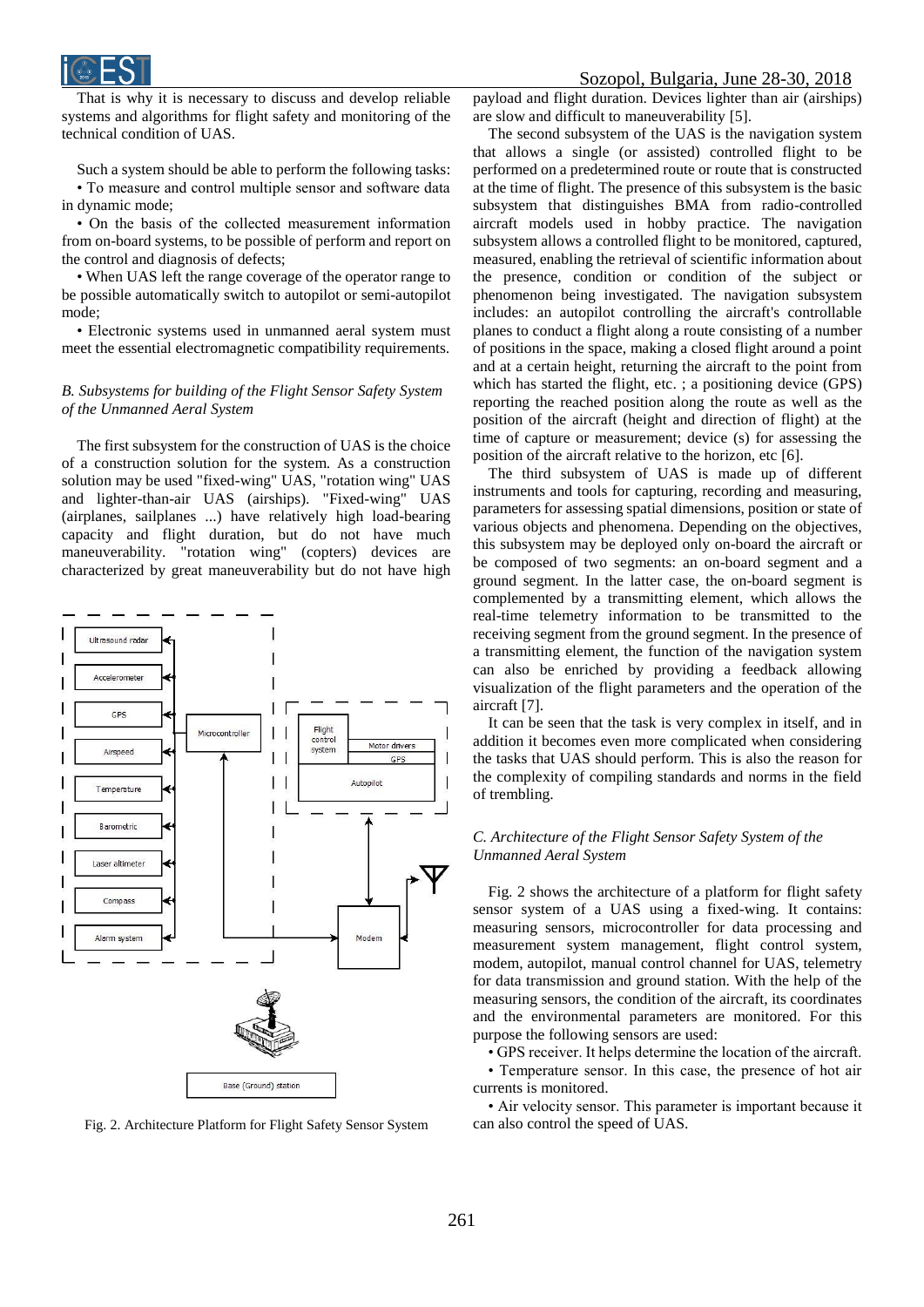• Barometric pressure sensor. This height and speed can be monitored via the Z axis.

• Laser altimeter for height measurement.

• Ultrasonic radar to prevent the unmanned airplane from colliding with other or other flying objects.

• Accelerator accelerometer for acceleration of unmanned aircraft in case of a sudden loss of lifting force or impact of a UAS on another object.

• A magnetic field sensor that measures the Earth's magnetic field as an inertial navigation signal;

Alarm system. With this system, in the event of a fall of UAS, it signals the uncontrolled fall of the unmanned flight system.



Fig. 3. Algorithm for operation of the system for flight control and technical condition for collecting and processing data from sensors onboard the UAS

Knowing the capabilities of different systems allows for proper selection in preparation for a particular task, and the same goes for each task requiring a proper selection of the UAS as a flight system, scientific and navigation equipment.

The basic principles for building UAS are [8]:

*•* Creating a modular, light platform with low power consumption;

*•* Real-time monitoring of sensors and software signals;

*•* Analysis of received information and in-flight preprocessing.

Another important feature in the choice of UAS and the flight safety sensor system is the ability of the established platform to comply with the flight rules in the respective country. At this stage in Bulgaria, these rules are being developed. Flight rules are defined by national and international institutions, for example, the US Federal Aviation Administration [9]. Some of the parameters in this policy are the minimum height that aircraft after take-off, maximum flight speed, landing time, etc. have to reach;

## *D. Algorithm of the Flight Safety System for Collecting and Processing Data from Sensors on Board of the Unmanned Aeral System*

After starting the device follows an initialization of the MCU [10]. Initialization is performed on the controller, i.e. selfinitialization. After initialization follows read of the initial settings and initialization on all sensors on board that directly depend on the system and model interface initialization. Then system proceeds with the modem read status. If the system is in the network coverage the next step is expected acceptance of command. If it's not the system is waiting and checking for the connection with the ground(base) station. Commands are three, as follows, for start, stop and system settings. For a given command start the system begins to read the data sent by sensors on board of the UAS and began to perform the functions of the system (the system functions described above in the text-point section Introduction). After receiving the data from sensors follows the process on the received data and the system makes the right decision. This will be showed on Fig. 4 and described in the description for the algorithm. The steps are as follows send data to the base (ground) station and interaction with the other systems on the UAS. In case of need for a interaction of the system for flight control and technical condition of UAS with the other sub-system on board of the UAS i.e. in this case the system for flight control or autopilot. In this case the decision taken in the form of data is sent to the flight control system i.e. to the UAV's autopilot. [11] For a given command stop the system will stop working until the operation will turn it again on. For a given command settings the system will read the new parameters set up by the operator. Save the new set up parameters or save the new settings and will automatically update the system with the new set up parameters.